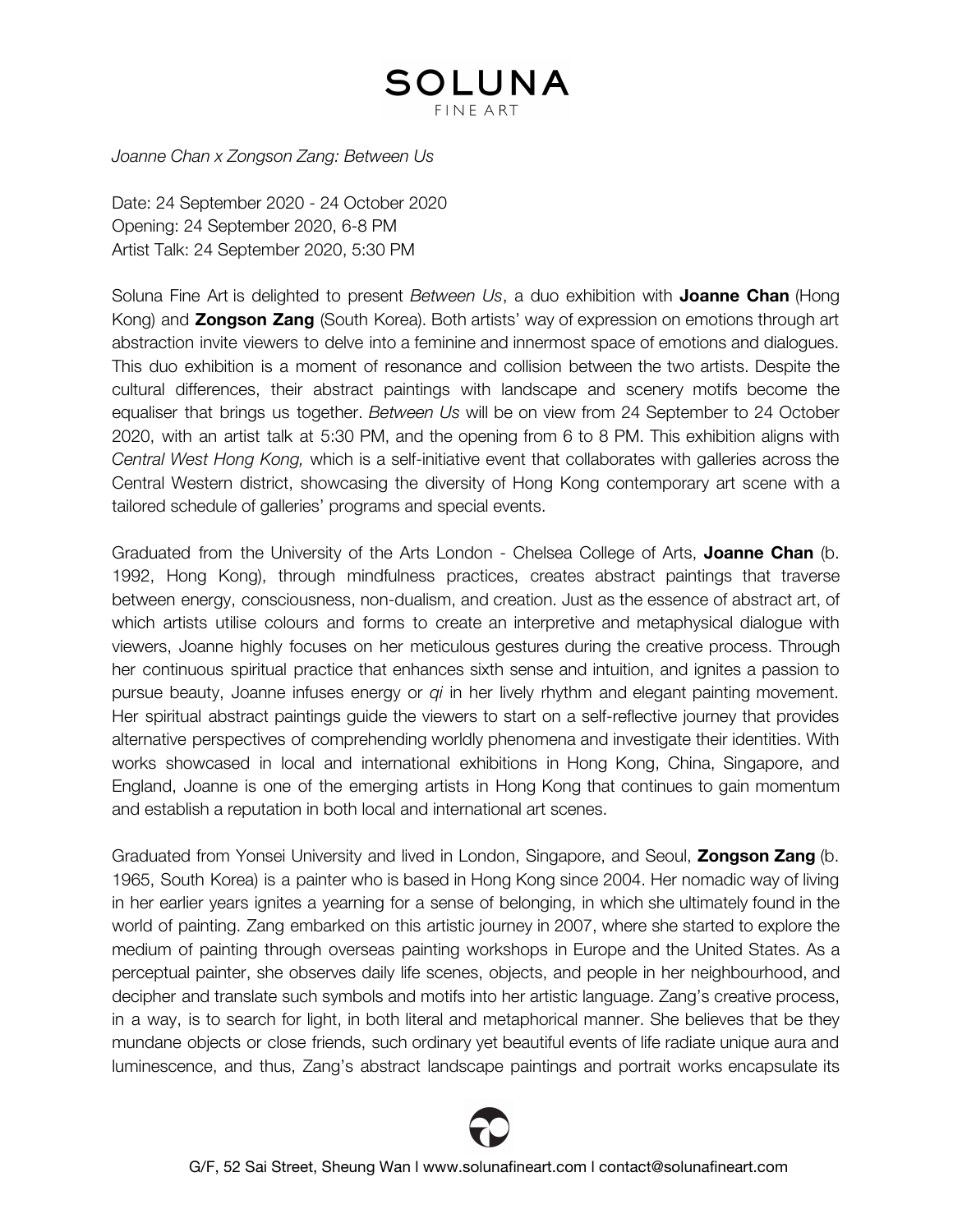## **SOLUNA FINE ART**

history and her emotional and physical response to it. Zang has been supporting the organisation Rebuild Unite Nurture (RUN), a Hong Kong-based charity that supports vulnerable refugees, and the profit that Zang receives through sales of her works in this duo exhibition will be donated to RUN.

Joanne's paintings in this duo exhibition transform intangibles into serene and zen abstract landscapes, employing sceneries as a medium to illustrate her subconscious. For Joanne, abstract paintings provide a creative space for herself and the viewers for wild interpretations, highlighting the possibility of change in art. More particularly, creating abstract works is Joanne's way of meditation; when she paints, the gestures, material, and colour capture her inner visuals, allowing the artist to go through psychological and creative rebirth. For Joanne, the newly created painting *Common Ground* symbolises a breakthrough in her career and spiritual practice. As Joanne recalls,

*"I was working on another work called Arrival before creating Common Ground, yet for ten months I was unable to finish the painting due to a kind of emotional obstruction; they were scars and traumas that I was afraid to confront. During these idling times, I had my second solo exhibition and was capable of traversing hindrances that blocked my creative process. Afterward, I have created an elegant painting depicting a pastel island against the starry night with luminous aurora, which is one of the best things that happened to me after achieving a new state of clarity in my spiritual practice."*

Joanne's paintings, in essence, represent inner growth. Despite the process of growth can be time-consuming and sentimental, in Joanne's perspective, these feelings are real yet not eternal; throughout the process of processing, one can always see light.

Compared to Joanne's paintings, Zongson's works depict trivial moments of daily life through simple yet meticulous use of paint, colour, and composition. Her painting process starts from direct observation in nature or in still life she sets up in her studio. As she puts it,

*"I usually paint outside for landscape paintings and carry a small board to paint on. After immersing myself in the environment, I do several drawings to understand visual passages in the scene before starting to paint. A small board allows me to transfer my tactile connection to the location without time lag."*

To Zongson, her abstract painting is a form of freedom, allowing her to deconstruct and reinterpret what and how she perceives. The way she improvises during the painting process can be easily seen from the spontaneous exchanges between the subject, the work surface, and herself. Zongson's paintings in *Between Us* were inspired by ordinary places in Hong Kong, many in pandemic times. The artist embarks on a visual journey to hidden gems of Hong Kong that she has discovered, sharing with the viewers beautiful moments of nature and life.